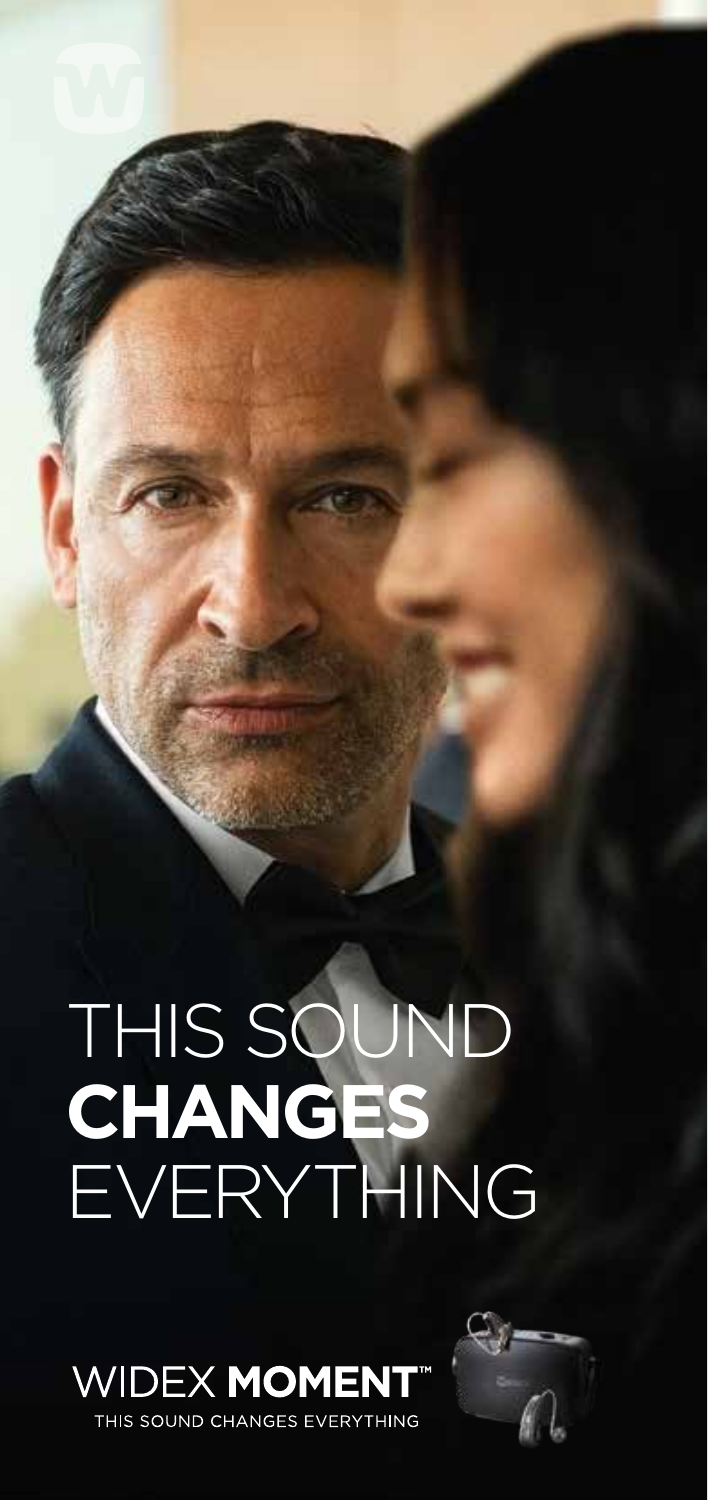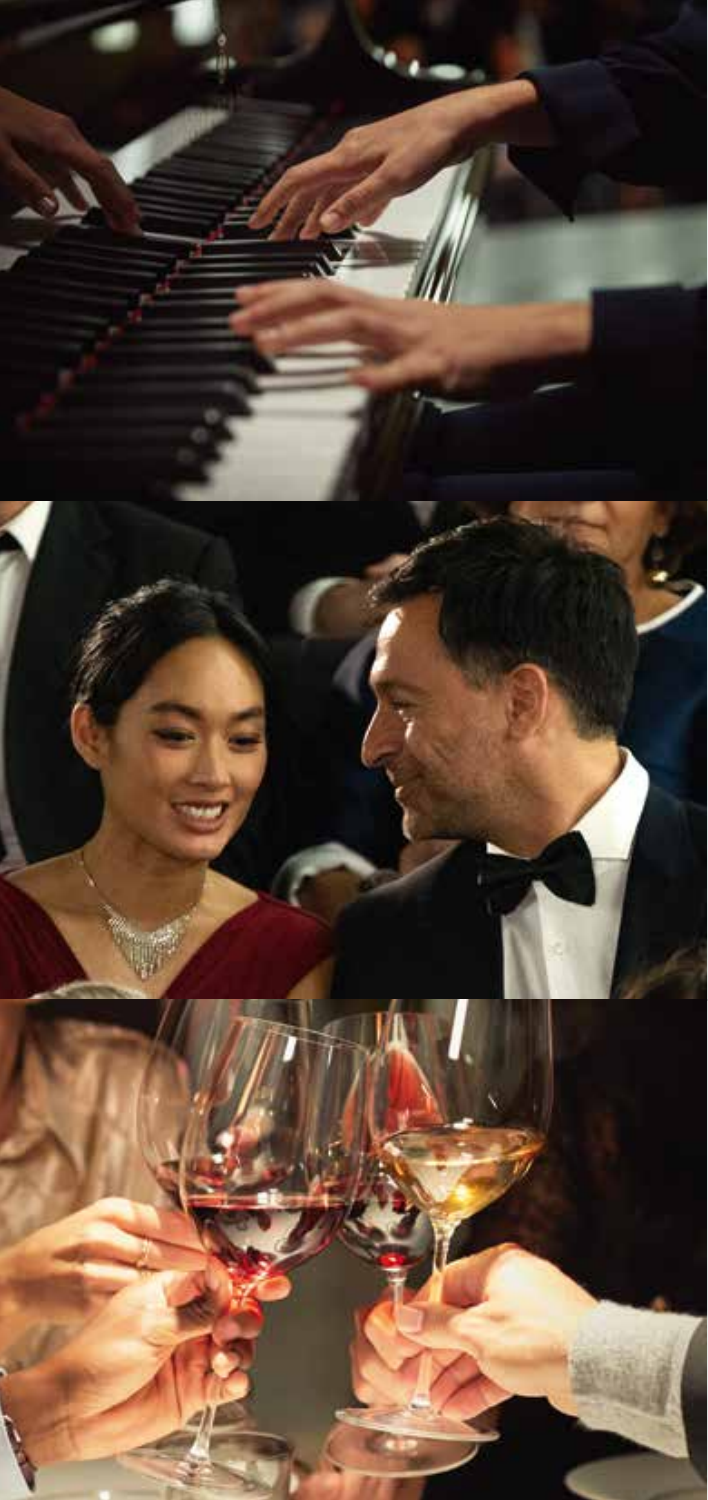# **HEARING**  LIKE YOU REMEMBER

Even a great hearing aid has always sounded like a hearing aid – until now. The revolutionary WIDEX **MOMENT™** changes the game to deliver the most pure, natural sound ever.

Typically, sound processed in a hearing aid reaches the eardrum later than sound heard directly. And when these two 'out of sync' signals mix, you get an artificial sound. But now with WIDEX **MOMENT™**  you can hear every moment like you used to.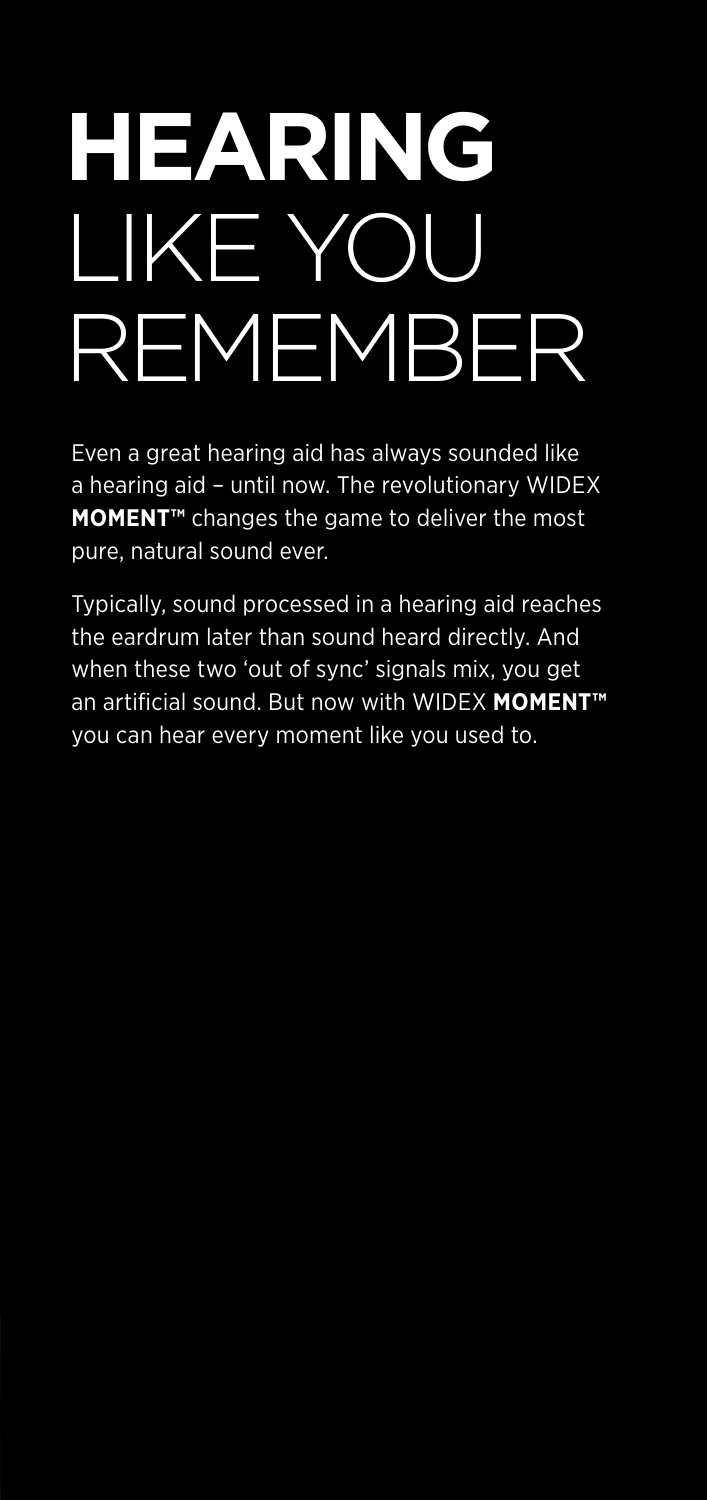# PEOPLE **LOVE** THE SOUND

U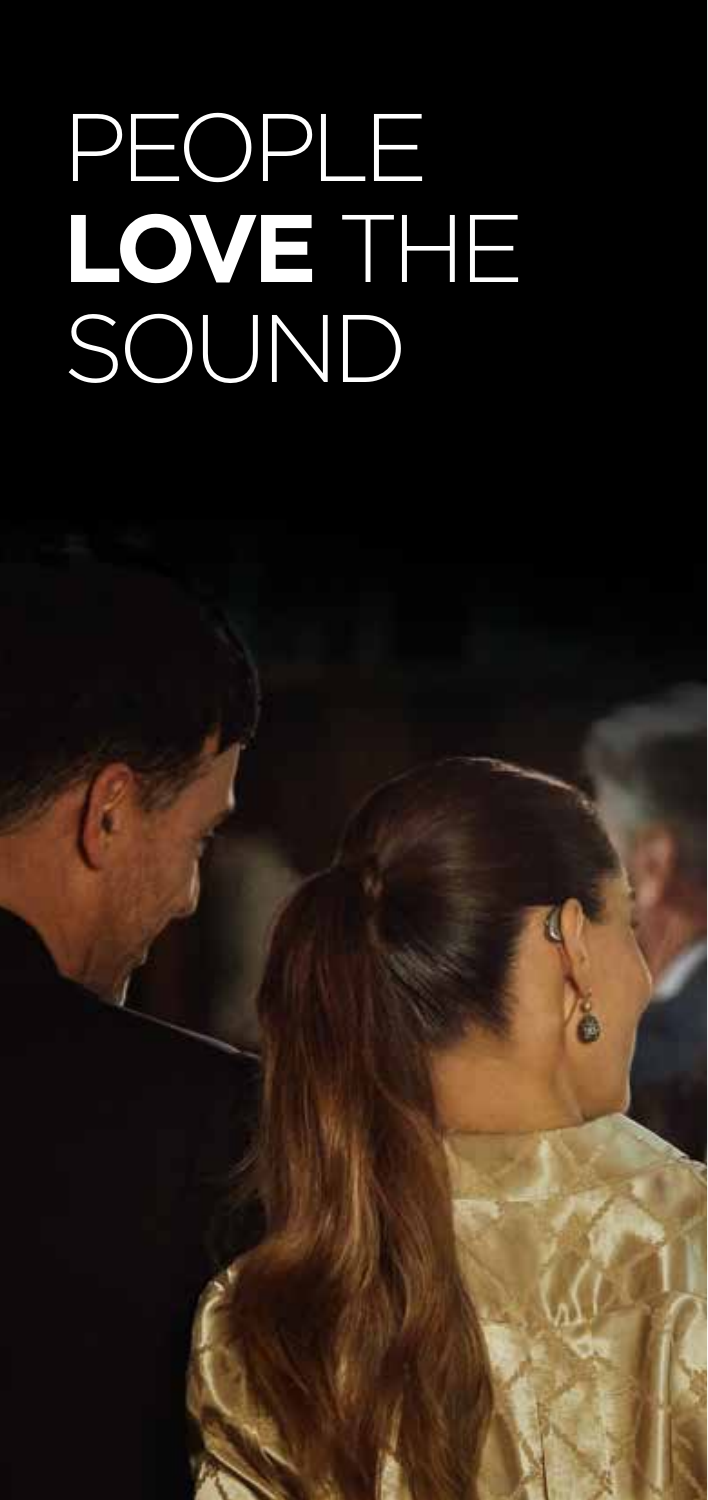Are you tired of hearing aid 'revolutions' that no one can actually hear? We are. That's why WIDEX **MOMENT™** makes a real difference to your hearing in real life.

Tests show that a large majority of both new and experienced users prefer the Widex **PureSound™**  program in WIDEX **MOMENT™** across different sound scenarios. Add this to the ability to effortlessly personalise your sound, and you have a hearing aid that will give you pure and natural sound like you've never heard before.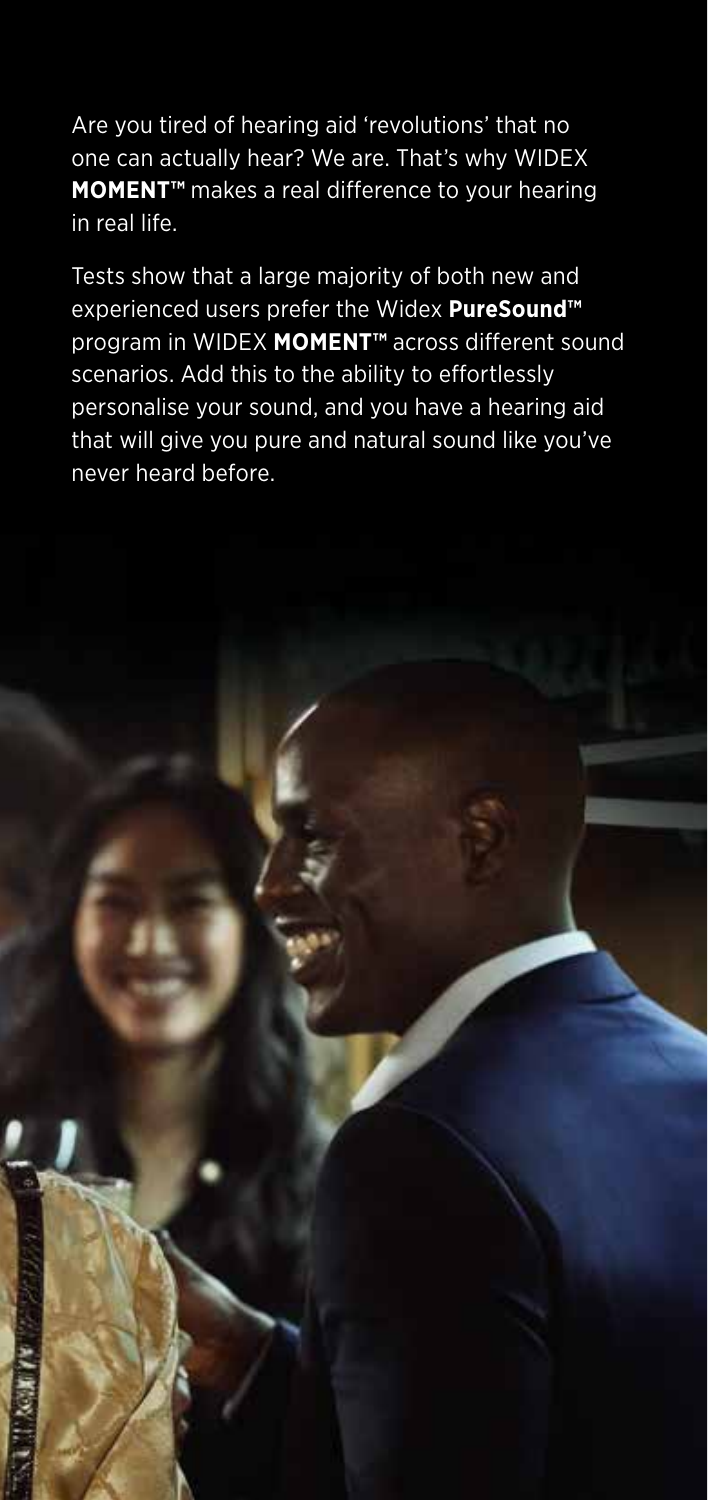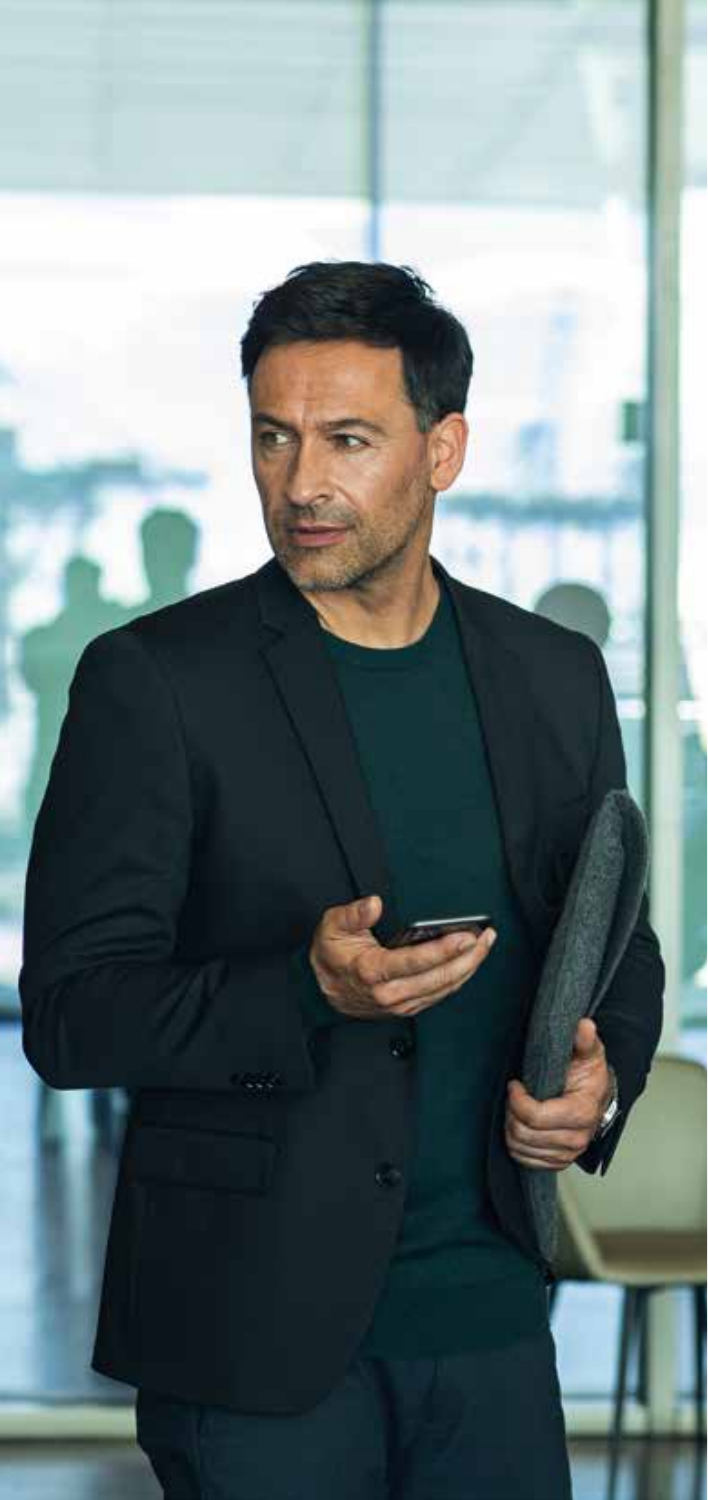# STREAM FROM **ALL YOUR DEVICES**

We've upgraded the 2.4 GHz Bluetooth<sup>®</sup> connectivity in WIDEX **MOMENT™** so that you can now stream from iOS, WIDEX **TV PLAY™\*** and other **DEX**  accessories, plus future connections with Android devices. So, now you're prepared for all the streaming entertainment the world has to offer in the highest quality possible.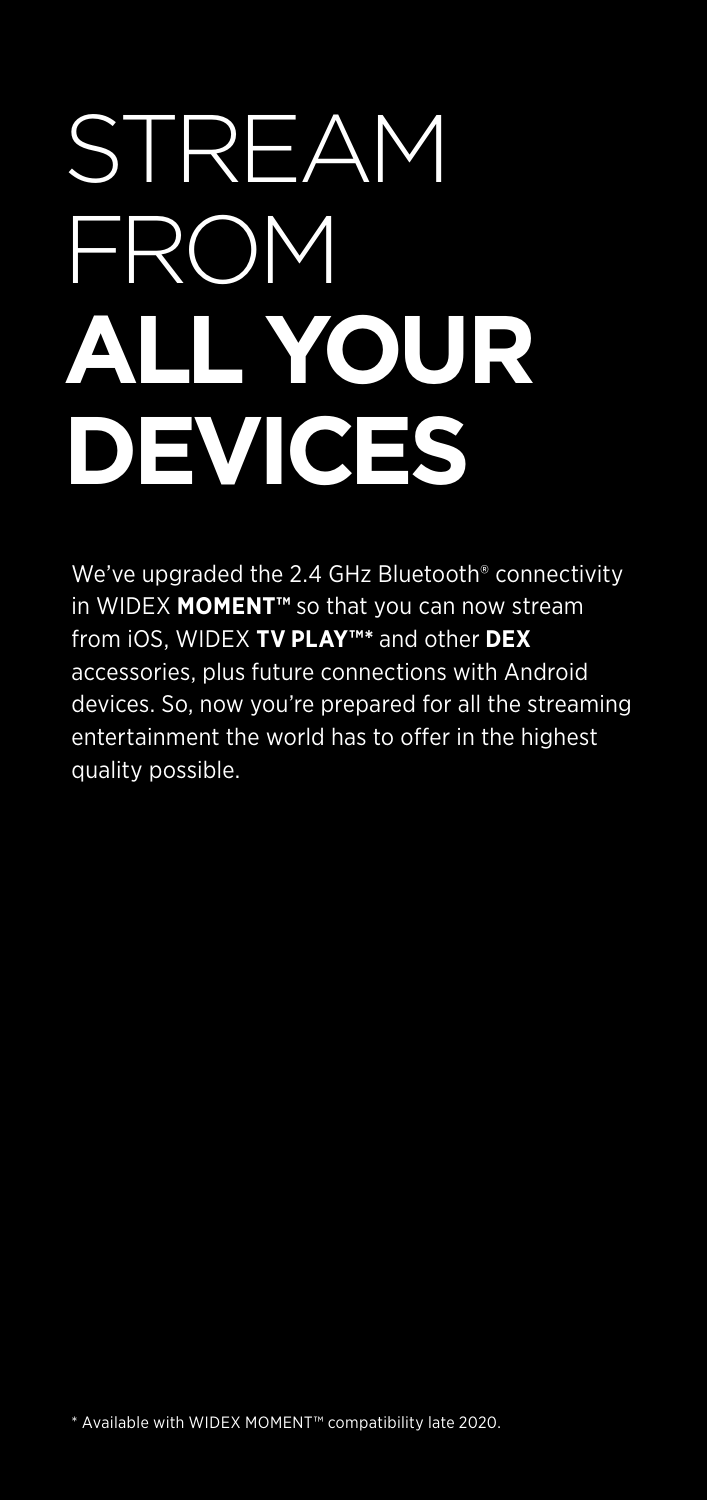# BUILT **TO LAST**

WIDEX **MOMENT™** is designed for maximum moisture resistance and long life – since less corrosion means more durability.

You'll welcome advanced water-resistant nano coating to resist moisture. When there's no battery door, there are also fewer gaps for moisture to sneak into.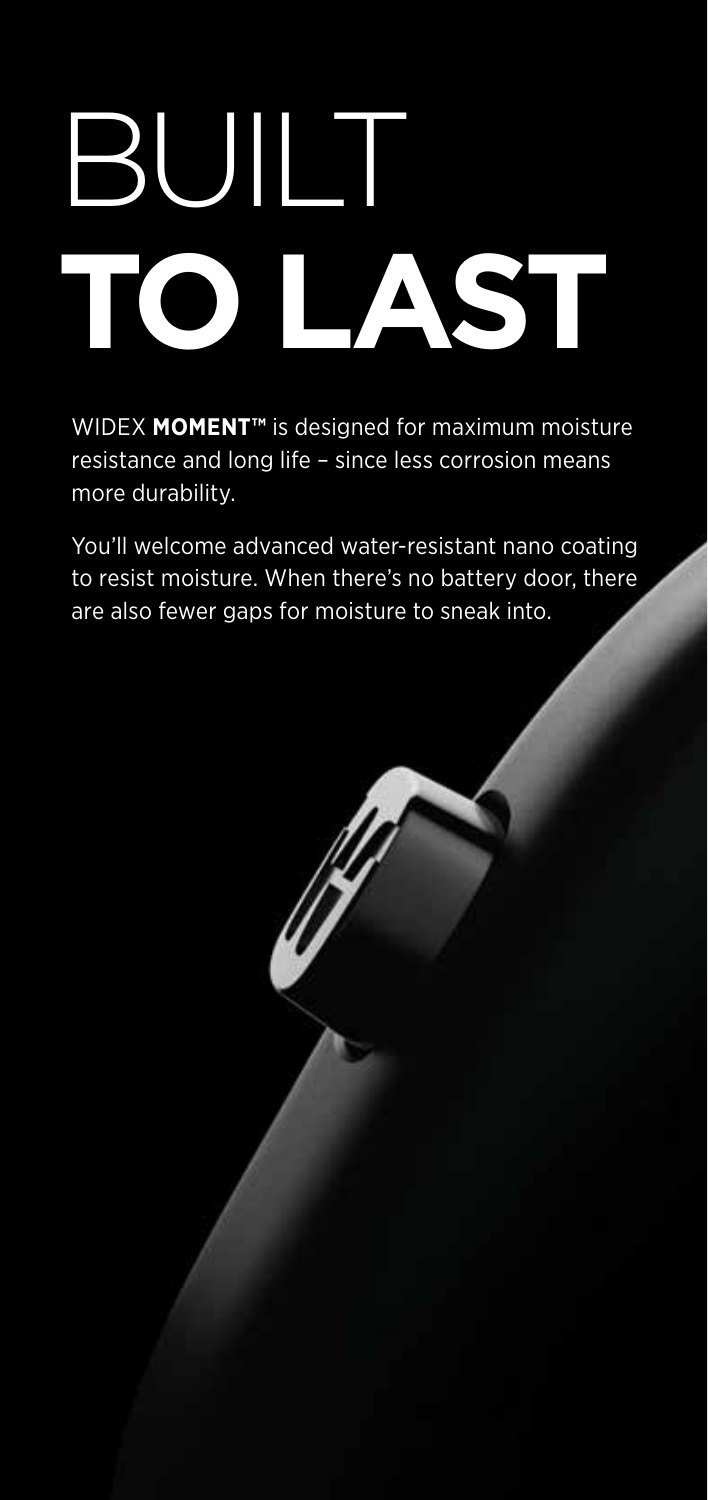## RECHARGEABILITY IS NOW **DISCREET**

Convenience is discreet with WIDEX **MOMENT™**. Although the mRIC R D model is the market's smallest rechargeable receiver-in-canal hearing aid, you can rest easy knowing you'll have all the power you need to hear every moment.

No struggling with hearing aid batteries. Just a slim, simple charger that fits your life.

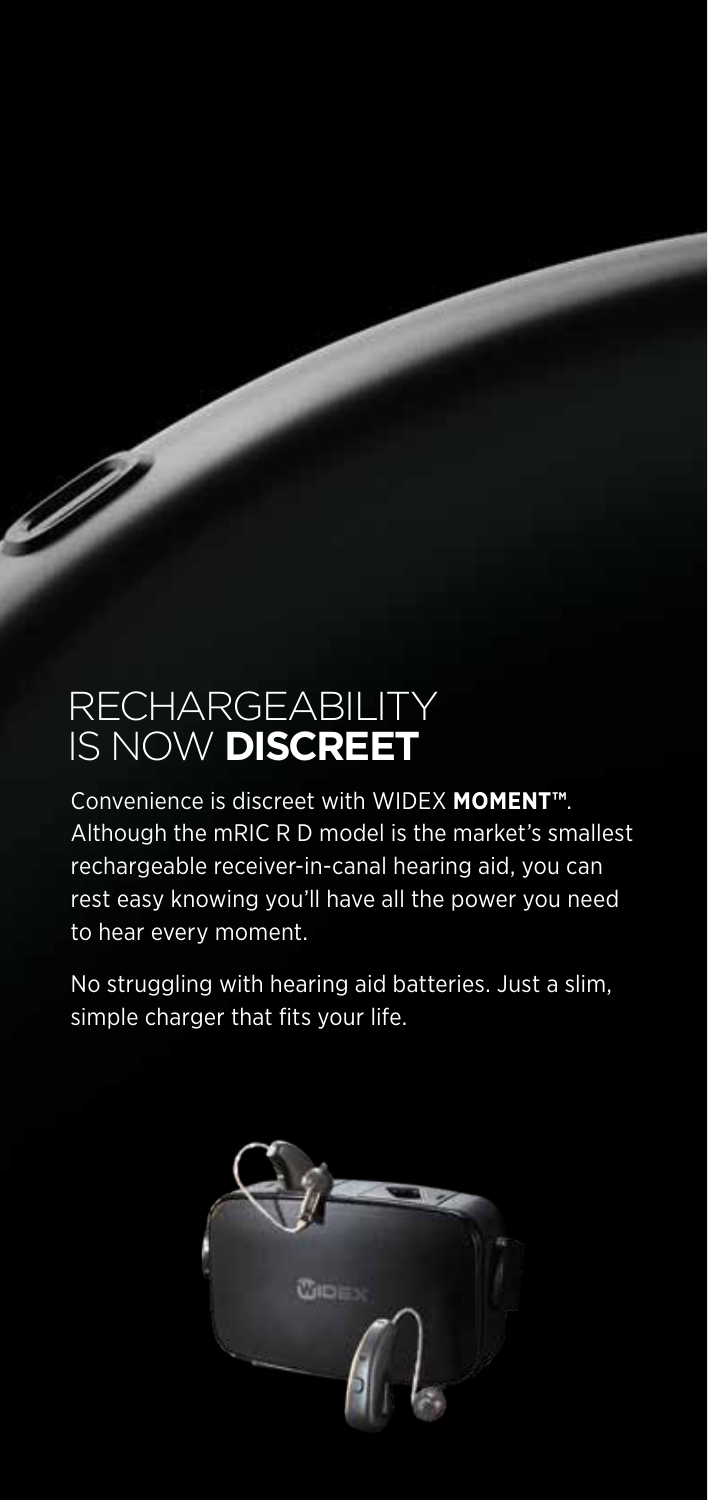# FINGERTIP **CONTROL** OF YOUR HEARING

With WIDEX **MOMENT™**, you have the option to fully control your hearing aid using the WIDEX **MOMENT™** app on your Apple or Android smartphone\*. It's never been easier to fine-tune your hearing, so you get exactly the sound you prefer – in exactly the moments that are important to you.



**WIDEX MOMENT™ App**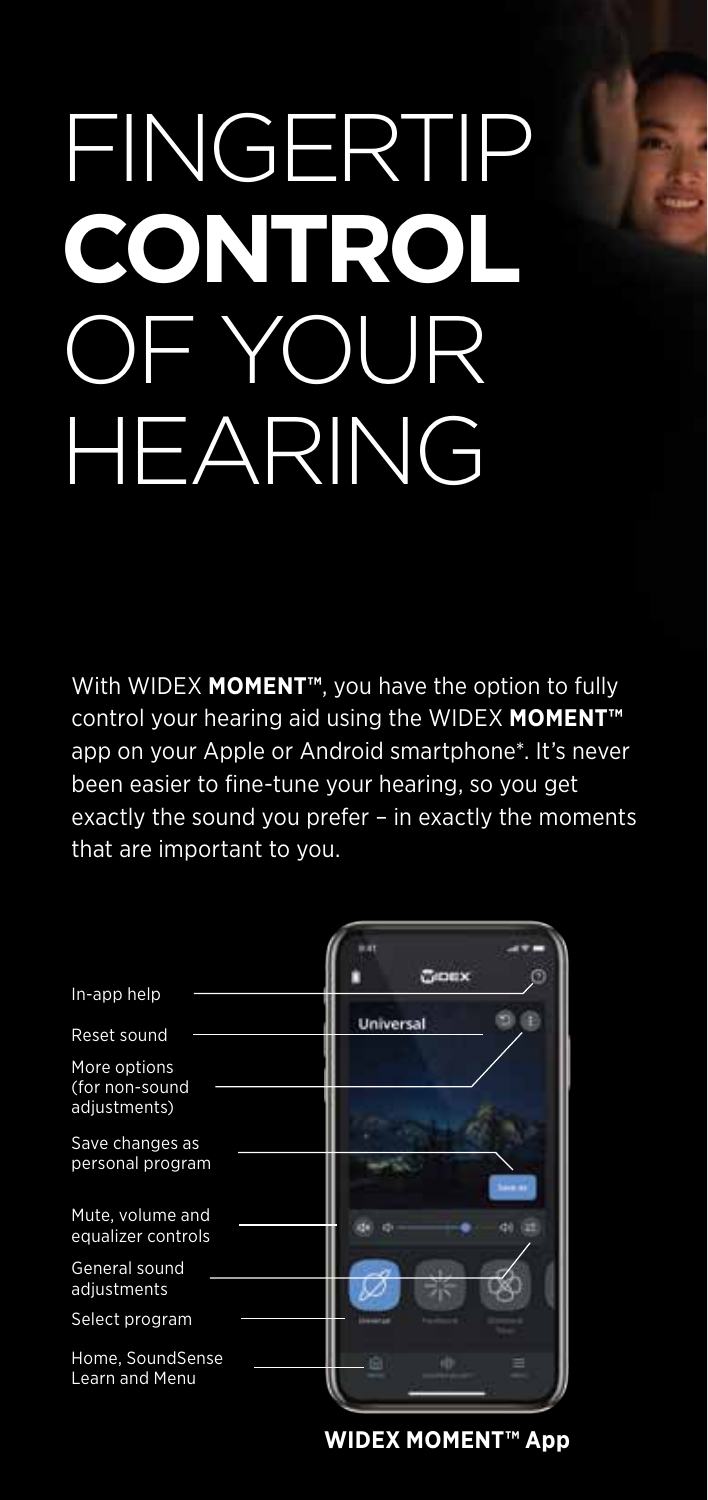

Rigorous testing has verified that the app is easy and intuitive. And a 'dark mode' ensures discreet use.

\* The WIDEX MOMENT™ app works with the following WIDEX<br>MOMENT™ models: mRIC R D (MRR2D) and RIC 312 D (MRB2D).<br>All other models use the WIDEX TONELINK™ app for control of key functions.

| Menu<br>Reset sound<br>Frequency volume |  |
|-----------------------------------------|--|
| In-app help                             |  |
| Change or<br>select program             |  |
| Mute volume and<br>volume controls      |  |

**WIDEX TONELINK™ App**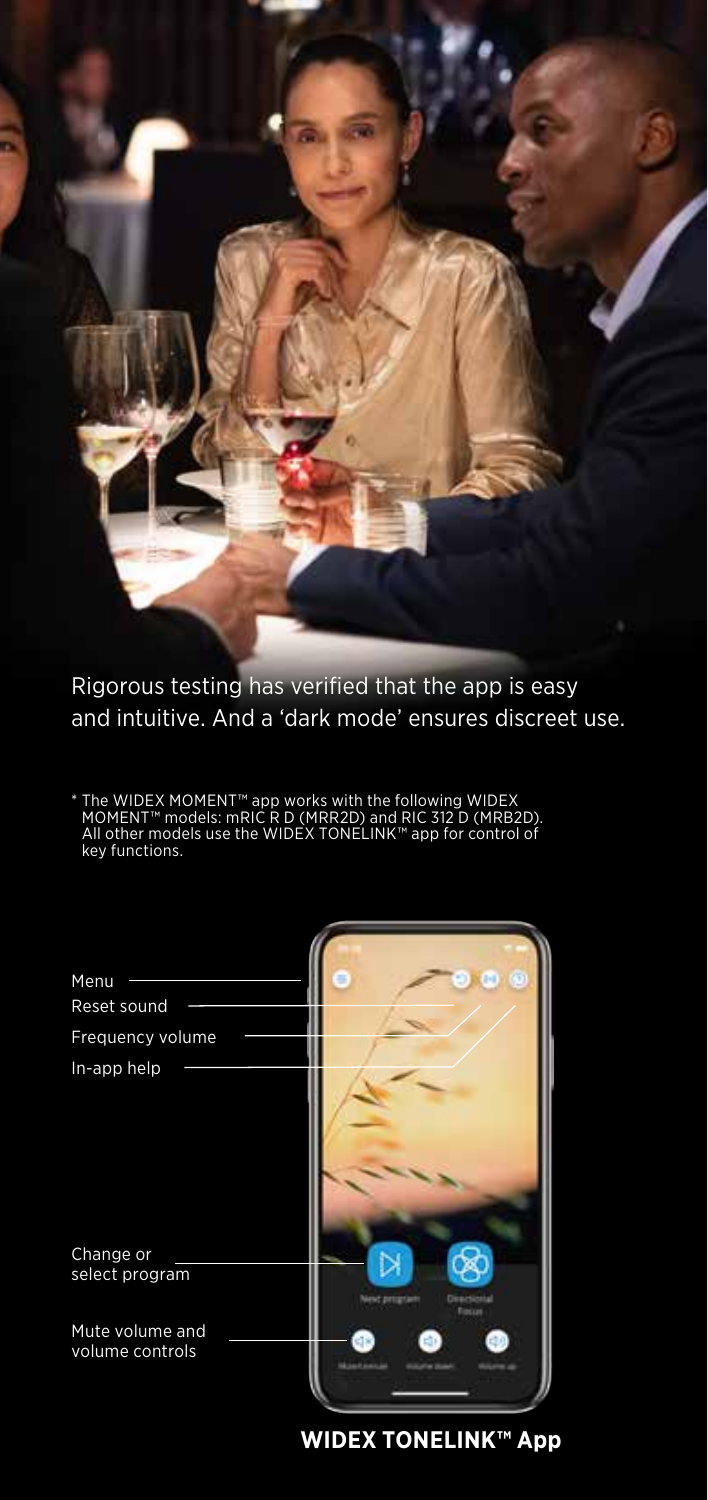## GET MORE FROM YOUR WIDEX **MOMENT™**

#### **WIRELESS ACCESSORIES** – CONNECT, CONTROL AND COMMUNICATE

DEX accessories help you effortlessly connect to audio equipment, remote controls, television and mobile or landline phones. Ask your hearing care professional for more details.



COM-DEX For hands-free streaming



COM-DEX REMOTE MIC For improved audibility in noise



TV-DEX For enjoying TV



RC-DEX Your remote control



FM-DEX For flexible streaming





STYLISH AND STABLE TV STREAMING WITH WIDEX TV PLAY™

œ

\* Available with WIDEX MOMENT™ compatibility late 2020.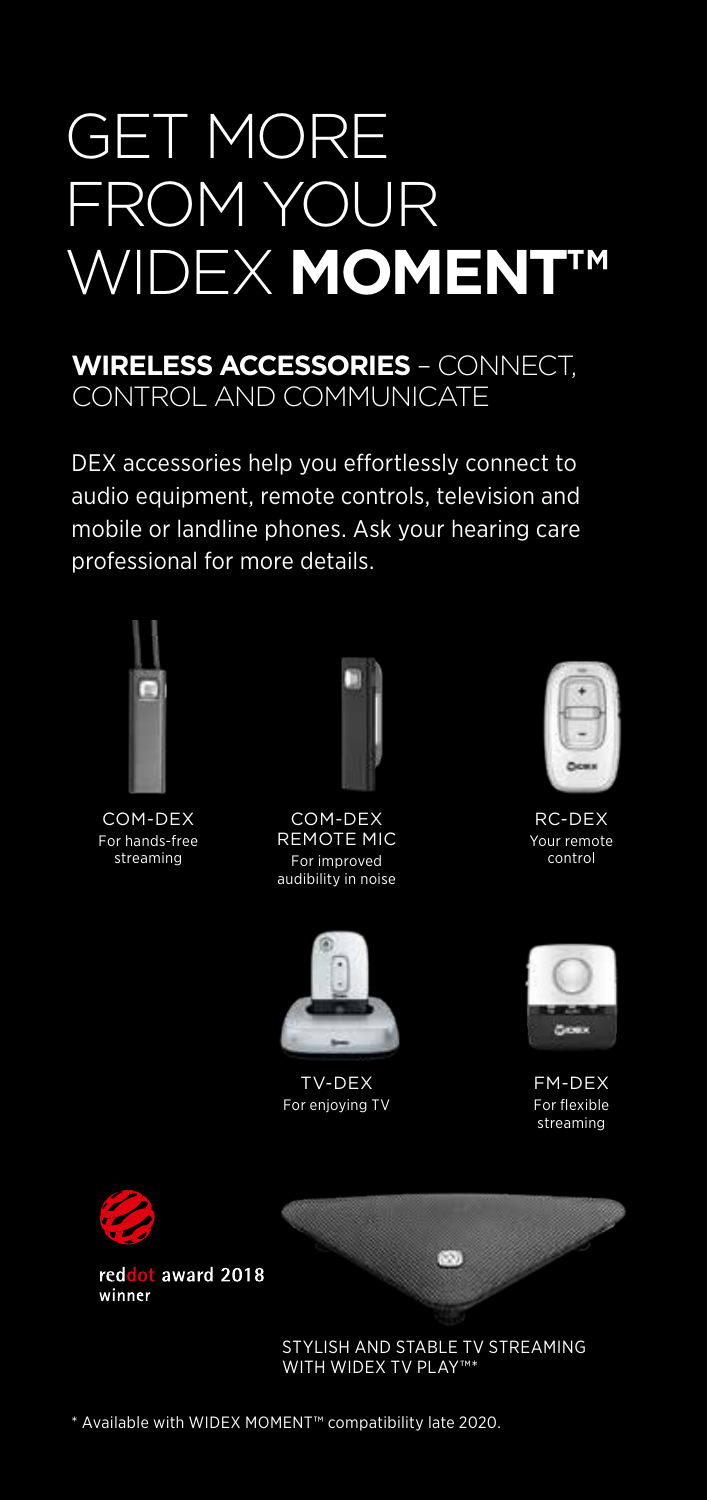## WIDEX **MOMENT™** MODELS AND STYLES

Widex **MOMENT™** is available in three behind-theear (RIC) models and three in-the-ear (ITE) models. Your hearing care professional can help you choose the ideal model for your specific hearing loss and lifestyle.

## **BEHIND-THE-EAR** (RIC) MODELS







### **IN-THE-EAR** (ITE) MODELS





## CHOOSE YOUR **COLOURS**

Choose between 13 different colours for RIC models and three standard colours for ITE models.



**BASED ON A GLOBAL USER**<br>HAIR COLOUR STUDY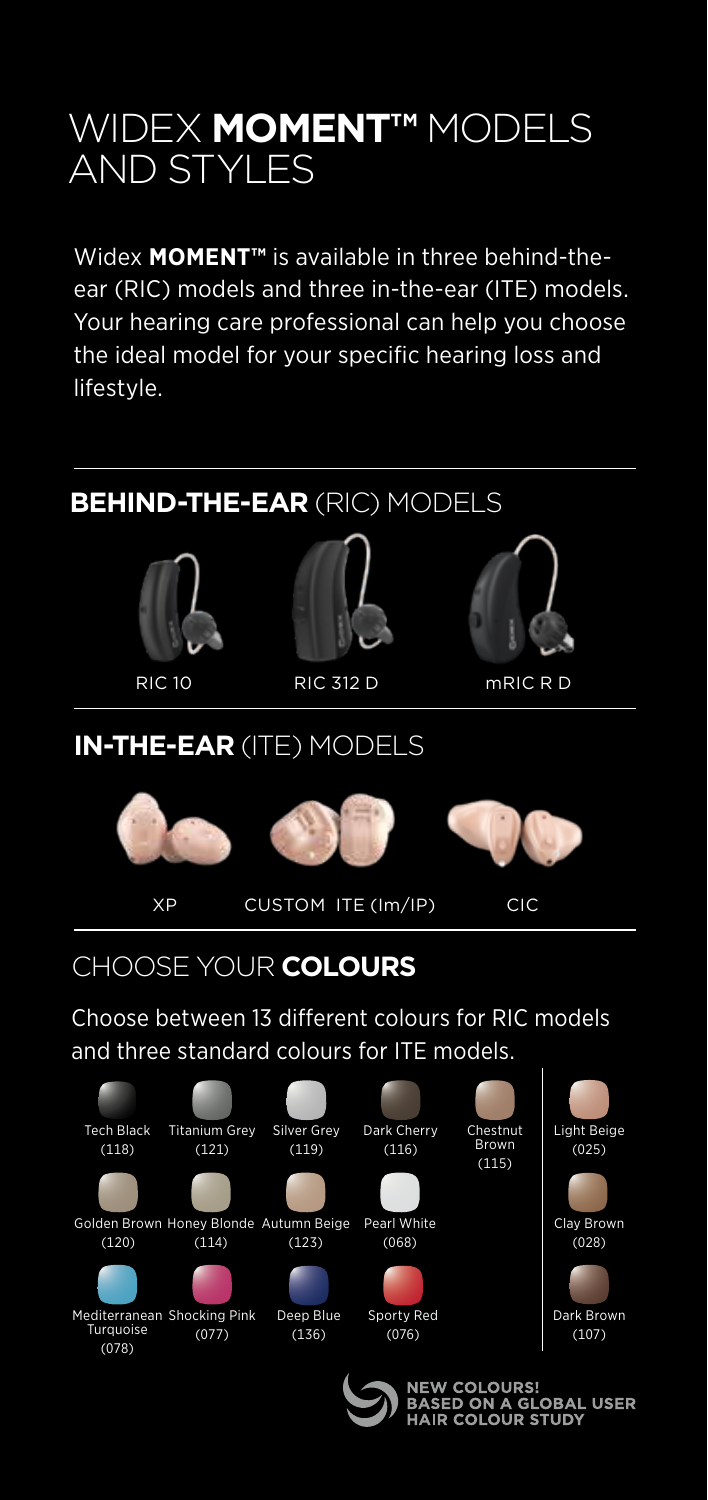# WHY WIDEX MOMENT" IS RIGHT FOR YOU WHY WIDEX **MOMENT™** IS RIGHT FOR YOU

hearing aid to your specific listening requirements. Without pushing any buttons, WIDEX MOMENT<sup>IN</sup> ensures optimal clarity, hearing aid to your specific listening requirements. Without pushing any buttons, WIDEX **MOMENT™** ensures optimal clarity, To help you hear your best, WIDEX **MOMENT™** features exclusive Sound Class Technology that automatically adapts your To help you hear your best, WIDEX MOMENT™ features exclusive Sound Class Technology that automatically adapts your comfort and audibility in each different situation. comfort and audibility in each different situation.

| PERFORMANCE<br>LEVEL/BENEFIT   | <b>SOCIAL</b>                        |                           | MUSIC                        | <b>TELIO</b>             |                            | PARTY                                     |                                                                                               |              | <b><i>TRANSPORT</i></b> | <b>URBAN</b> |                                                    |
|--------------------------------|--------------------------------------|---------------------------|------------------------------|--------------------------|----------------------------|-------------------------------------------|-----------------------------------------------------------------------------------------------|--------------|-------------------------|--------------|----------------------------------------------------|
|                                |                                      | I                         | Classical or<br>contemporary | I                        | with speech                | I                                         | with speech                                                                                   | I            | with speech             | I            | with speech                                        |
| WIDEX MOMENT <sup>1440</sup>   | $\mathbb{C}^{\text{sc}}_{\text{sc}}$ | 20                        | 40                           | $\bigotimes$             | $\mathscr{P}(\mathscr{A})$ | Dage                                      | $\bigcap_{\substack{y_0\in\mathcal{Y}_0\\ \wedge\mathcal{C}}} \bigcap_{\alpha\in\mathcal{C}}$ | $\mathbb{C}$ | C                       | 疅            | $\begin{array}{c} \bullet \\ \text{d} \end{array}$ |
| WIDEX MOMENT <sup>**</sup> 330 |                                      | $\mathbb{Z}_{\mathbb{O}}$ |                              | $\overline{\mathscr{D}}$ | $\mathscr{D}$              | Dark                                      | $\overline{\mathbb{R}}_{\mathbb{R}^{36}_0}$                                                   | $C_2$        |                         | 疅            |                                                    |
| WIDEX MOMENT <sup>14</sup> 220 |                                      | 20                        |                              | $\mathscr{D}$            |                            | $\widetilde{D_{\text{opt}}^{\text{out}}}$ |                                                                                               | C            |                         |              |                                                    |
| WIDEX MOMENT" 110              |                                      | 40                        |                              | $\mathcal{D}$            |                            | Dage                                      |                                                                                               |              |                         |              |                                                    |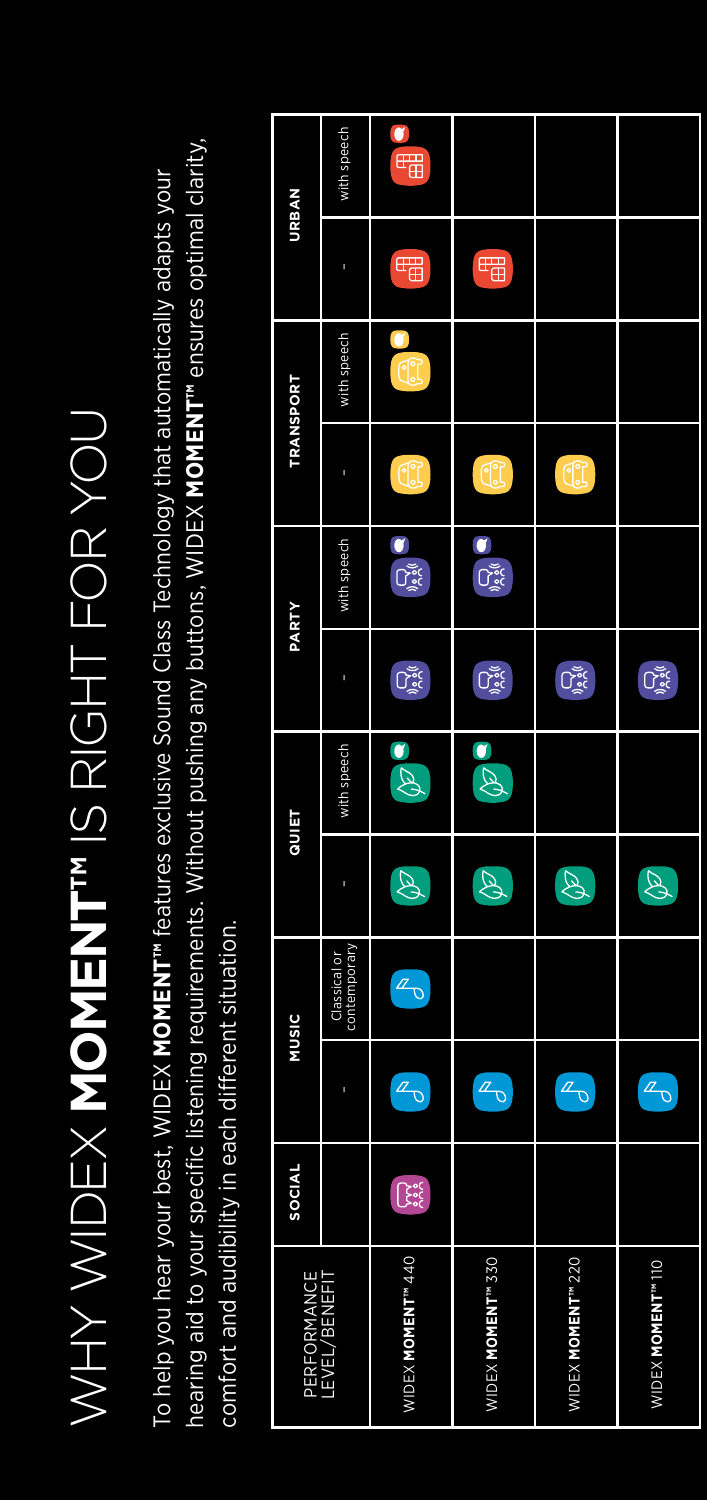| EVEL/BENEFIT<br>PERFORMANCE    | educed noise from<br>the surroundings<br>understanding<br>Get accentuated<br>speech and<br>mprovec<br>speech | <b>Hear clearly even</b><br>when it's windy<br>Wind noise<br>reduction | Natural sound<br>Choose between<br>Widex sound or<br>the new Widex<br>PureSound™<br>experience<br>the renown | No need to adjust<br>the hearing aid in<br>every situation<br>sound<br>adjustment<br>Automatic | directly from<br>Apple or Android<br>Stream sound<br><b>Bluetooth</b><br>streaming<br>devices*<br><b>Direct</b> | Easy to control<br>ntelligence guide<br>you to the best<br>Intuitive app<br>and Artificial<br>punos | Enables fitting and<br><b>REMOTE CARE</b><br>fine-tuning at any<br>location the client<br>requests<br><b>WIDEX</b> | personal programs<br>counselling by<br>providing access<br>to the clients'<br><b>Facilitates</b><br><b>Real-life</b><br>insights |
|--------------------------------|--------------------------------------------------------------------------------------------------------------|------------------------------------------------------------------------|--------------------------------------------------------------------------------------------------------------|------------------------------------------------------------------------------------------------|-----------------------------------------------------------------------------------------------------------------|-----------------------------------------------------------------------------------------------------|--------------------------------------------------------------------------------------------------------------------|----------------------------------------------------------------------------------------------------------------------------------|
|                                |                                                                                                              |                                                                        |                                                                                                              |                                                                                                | YES                                                                                                             | YES                                                                                                 | YES                                                                                                                | YES                                                                                                                              |
| WIDEX MOMENT" 330              | $\bullet$ $\bullet$ $\bullet$                                                                                | <br>                                                                   |                                                                                                              | .                                                                                              | <b>YES</b>                                                                                                      | YES                                                                                                 | YES                                                                                                                | YES                                                                                                                              |
| WIDEX MOMENT <sup>**</sup> 220 | $\bullet$ $\bullet$                                                                                          |                                                                        | $\ddot{\bullet}$                                                                                             | $\bullet$ $\bullet$                                                                            | YES                                                                                                             | YES                                                                                                 | YES                                                                                                                | YES                                                                                                                              |
| WIDEX MOMENT" 110              |                                                                                                              |                                                                        | .<br>.                                                                                                       |                                                                                                | YES **                                                                                                          | YES **                                                                                              | YES                                                                                                                | <b>YES</b>                                                                                                                       |

\* Prepared for future connections with Android (ASHA) \*\*\* Doesn't include SoundSense Learn \* Prepared for future connections with Android (ASHA) \*\* Doesn't include **SoundSense Learn**